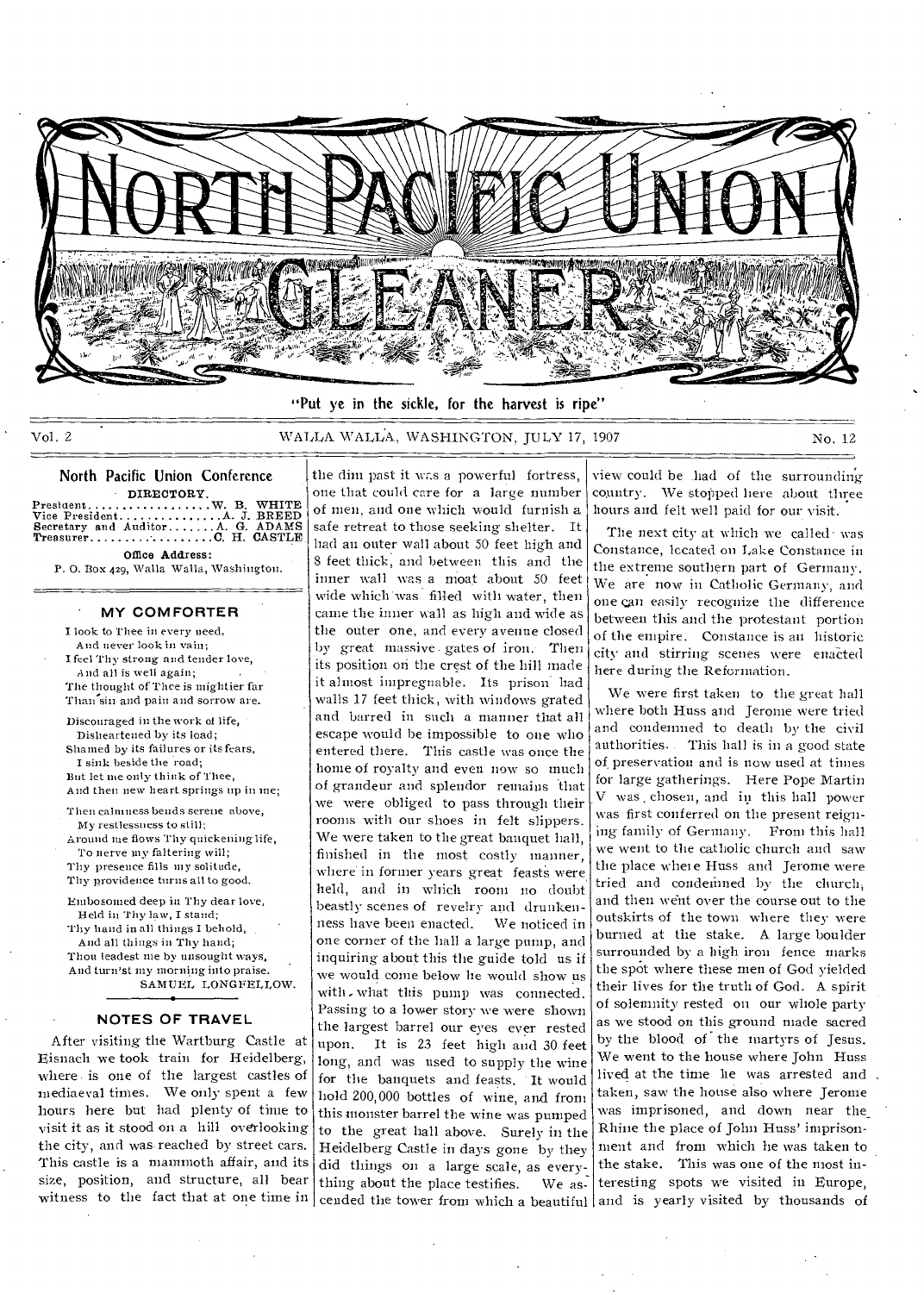tourists from all parts of the earth.

Leaving Constance we reached Wiehaussen after a couple of hours ride, where we spent the night. Elders Conradi and Daniels had gone on before us and made arrangements for our party, so we were soon in our hotel and prepared for a night's rest after a hard day's work in sight-seeing.

W. B. WHITE.

# **BRITISH COLUMBIA THE PORT HAMMOND SCHOOL**

The Port Hammond School closed the 7th of June, after the most encouraging year of its history. This school has had ; many obstacles to meet and some discouraging circumstances to pass through. Thus far it has been conducted in a. log school-house and with very poor accommodations. But the school farm consisting of a little less than two hundred forty acres is "beautiful for situation," giving a good foundation for the building of an industrial school.

During the past year the school has done but little more than church-school work. • The enrollment was twentysix, two of which were nonresident students. These boarded with us in our own home. If accommodation could have been provided, instead of two, there would have been twelve.

A short time previous to the week of prayer we felt that a special effort should be made toward the spiritual interests of the school. Accordingly plans were made for special meetings. The Sabbath services were conducted in the interests of the young people. It seemed that the opportune time had come, for the Lord blessed every effort that was made. Before the week of prayer ended every young person and every child in school and some too young to attend school, had taken a positive stand for the Lord. At every opportunity they were ready with prompt testimonies. The readings for the week of prayer were read by the older students with good effect. It was indeed an encouraging week of prayer for the church at Hammond.

A short time before Christmas most of the older students spent a day canvassing for Christ's Object Lessons. Their success in taking orders was poor for good reasons, nevertheless not one came in discouraged. but all felt that they.would like to try it again.

We have found many advantages in

using the older pupils as assistant teachers. The Lord has told us that "where the number of students is sufficient, assistant teachers should be selected from the students. Thus the students can gain an experience of great value." This has been verified in our school during the past year.

About the middle of April it became necessary for me to leave the school on account of Mrs. Adams' health. Miss Bertha Lofstad continued the work for eight weeks. She reports that the deportment has been good and the final examinations, with few exceptions, excellent.

Mrs. Adams has had a class of eight students in instrumental music. They have all made rapid progress and the Port Hammond church now has about six good organists.

During the January conference it was decided to erect a good school house that would at the same time serve as a students' dormitory, also to put the school upon an academic basis. Much has already been done to carry out this plan. A saw-mill is now sawing lumber for the new building.

Just before the beginning of school we were much encouraged and helped by a visit from Prof. M. E. Cady. It was Ins mind as well as that of others that this school, being in Canada. and the only one of the kind in a large territory, ought to grow to become a strong training center for the territory.

Looking back over the year we are led to exclaim, "What bath God wrought?" Just previous to our leaving I had the happy privilege of baptizing four of our young lady students.

The educational work is certainly a grand and glorious work. While the teacher's responsibility is heavy and his work arduous, the reward even here is great. "They that be teachers (margin) shall shine as the brightness of the firmament; and they that turn many to righteousness as the stars forever and ever." P. P ADAMS.

#### **WORK IN BRITISH COLUMBIA**

Dear brethren and sisters of the British Columbia Conference:—

I am writing yOu in reference to our plans for the coming summer. I thought you would be interested to know just how the work is'going in the conference and what our plans are. We have every

help we have received financially. I do not think I will say much along the line of finances at the present. time, but reserve this for my final report at our yearly meeting next December or January; but I will say that we have been especially blessed again this year with finances.

Our Indian work has been specially blessed with some good donations, coming entirely outside of the British Columbia Conference, however. We have not called upon our brethren and sisters in this conference for means. There will come a time, however, in the near future when we shall ask our brethren to rouse all of their energy and lift in raising means. This is our privilege and our duty as members of the Royal Family to see the business of our Father prospering.

Elder Young is holding a series of tent-meetings at Enderby, B. C. This is in the Okanogan country, where he has been for the past two years. He has for his helpers Brother Robert Greaves, a young man from Walla Walla College who is preparing for the ministry, and his wife, formerly Miss Isabel Reith. We have two or three good canvassers who are working in that section and are doing well selling books. We have had some excellent reports from them.

Our work among the Indians is getting well established. Buildings are now up; the sewing department is in operation, also the tin and sheet-iron works. Our boat has been greatly delayed in its preparation and has delayed the work, but we hope by the time this reaches you that this boat will he ready to start for the north; then we can say our Indian work is placed- upon a pretty solid footing. Elder T. H. Watson and his wife have charge of the work. Brother Pierce is our Indian minister. Brother G. J. Campbell and his wife are there as helpers. This comprises the company in the north. We shall look for progress in that work.

reason to thank the Lord for special will be held at Hammond, July 26-28; We have decided to hold five little local meetings in the conference. Owing to our scattered membership over so large a territory it will be impracticable to hold a general camp-meeting. Our first local meeting will be held at Enderby .where Elder Young is holding tent-meetings. This meeting will continue from July 8-16. Our next meeting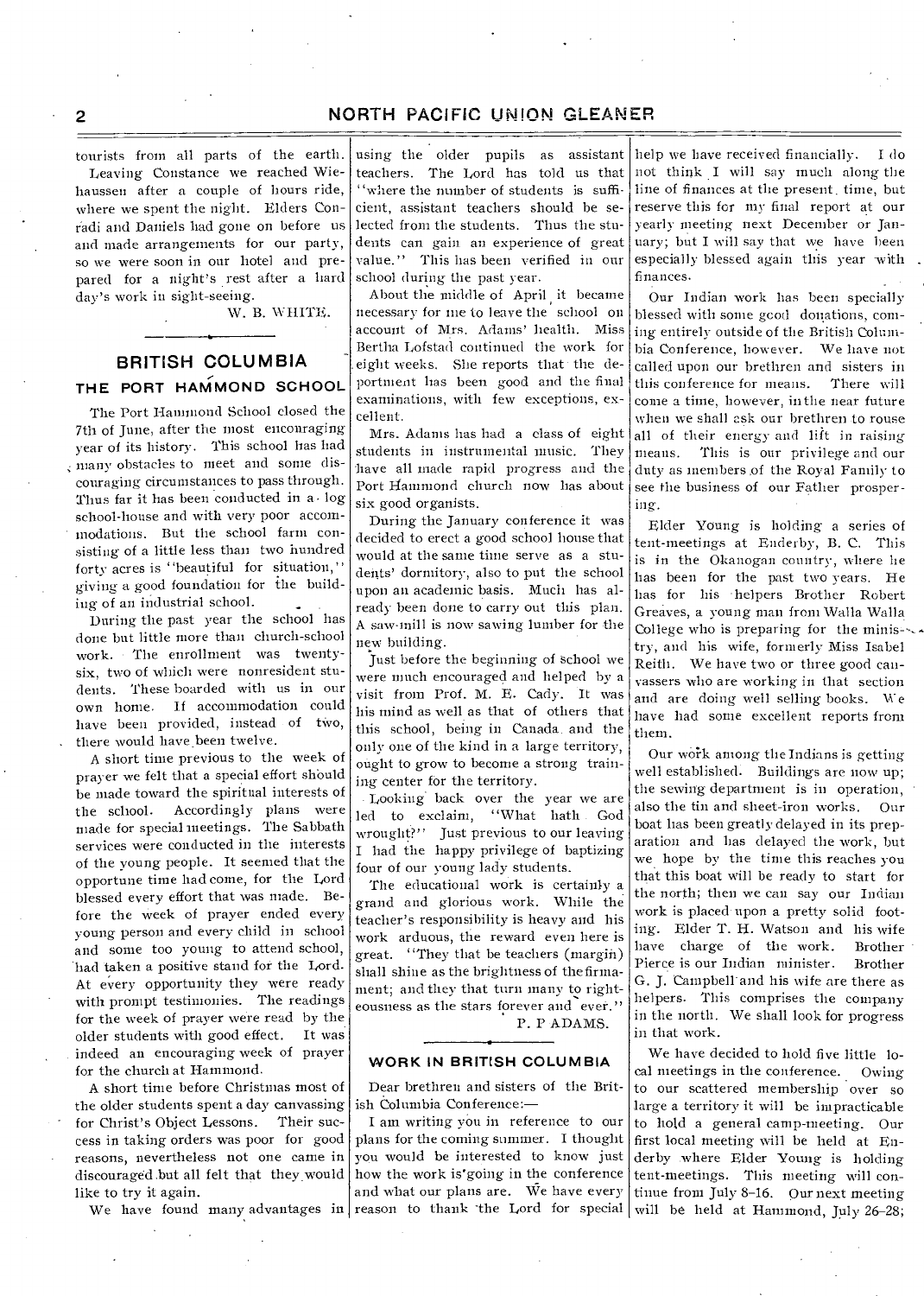Vancouver, August 2-4; Cumberland, August 16-18; Bella Coola, September 6-16. You will notice that three of these - meetings are only three days in length, beginning on Friday morning and extending to Sunday night. In each instance we thought that a short meeting with the time thoroughly occupied -with meetings would be all the time our brethren could spare from their work. We will ask all our brethren in those Churches to lay aside-all secular labor, giving themselves entirely to meetings. We will have plenty of help at each place so that we can pack in meetings from early morning till late at night. Let the churches take special pains to invite all the scattered members-and surrounding companies. The brethren from Victoria can go . to Vancouver; the brethren from Mission City, Deroche, and Matsqui can go to Hammond; those on Texada and at Comox can go to Cumberland to attend that meeting. We look forward to these meetings this summer as a time of great refreshing and we should all begin to pray earnestly for special divine help upon these occasions. You notice we have given ten days for the Bella Coola meeting. The reason for this is that this spring some two or three families from other conferences have moved into that section and have so strengthened the work, there that it needs organization. We 'have thought to hold ten days' or two weeks' meetings and then organize a church at that time. A few of our brethren have been in that section for two years past, holding up the light of truth and. now we want to encourage their hearts by a good permanent organization. I shall visit that section in I shall visit that section in September with this in view. I think this will encourage the hearts of all our<br>brethren, at least it should.

You will see a report of our Hammond. school work by Elder P. P.. Adams in the Gleaner. If it has not already appeared it will make its appearance in a week or two. The Gleaner is our Union Conference paper. It is issued at 75<br>cents per year. Its address is Box 429. Its address is Box 429. Walla Walla, Wash.

The General Conference has recently decided to advise that a Canadian Union<br>Conference be organized this fall. By Conference be organized this fall. their request I am now attending a camp-meeting in Alberta, July 1-7, that we may counsel together in reference to this matter. I will write you later in regard to this.

Our school buildings are just starting up. We have a saw-mill just started also on the school farm, sawing up our timber. We will have a boarding school next fall and can take in a few students, all doubtless who will wish to attend the first year. I will send out a special circular a little later in regard to this branch of our work. Our brethren should encourage all our prospective young people to turn their minds toward an education. We have placed this school upon an academic basis and will make it a general training school for the Canadian field. Let us all pray that God will greatly bless our conference along these lines.

Our canvassing work has been greatly strengthened. We now have eight canvassers, in the field. Brother L. B. Ragsdale, a graduate from the Normal Department of Walla Walla College, is organizing our canvassing work this summer, and the Lord is especially blessing his efforts. •

Our Tract Society is getting into good working order. We can supply our brethren with most anything now in books, pamphlets, tracts, Bibles, etc.

Remember these general meetings which I have mentioned and look forward to them with prayer. Let us get ready for that occasion and the Lord will meet with us and greatly bless and strengthen us. If it should be thought best to extend the time in these meetings, it can be done at the request of the brethren. I desire all to lay aside all worldly occupations during this season and give themselves up entirely to seeking the Lord.

E. U. STEWART.

### **THAT LITTLE BOOK**

Word has just come that the little book, "The Advent Message in the Sunny Caribbean,'' is ready for distribution. Those attending the camp-meetings this year. will remember many interesting incidents told concerning the rise and progress of our work in the territory of the West Indian Union Conference. The story of the gathering out of the 3500 Sabbath-keepers in that field,. the establishment of the little publishing house in Trinidad, which is printing 7000 copies of each number of the Caribbean Watchman and also thousands of pages Of books and pamphlets, and of the struggles of our educational work there finally resulting in the establishment of the conference committee finds consistent

West Indian Training School in Jamaica, and the brief story of the recent earthquake, all combine to- make a little volmm of absorbing interest.

When you add to this the fifty illustrations, large and small, giving glimpses of suative types and scenery as well-as views of our church building and schools, you have a combination that should place the booklet in every Seveith-day Adventist home in this country. It will also be well to place it in the hands of people interested in our work.

The book is published by the executive committee of the West Indian Union Conference and every cent realized after taking out cost of bare material will be used in aiding the publishing work in that Union Conference. An edition of 10,000 copies has been issued and  $\mathrm{vec}$ look for a hearty response on the part of all our people.

The price of the booklet is only 25 cents: Let all the people everywhere secure this chapter in the history of our missionary advance. Order of your tract society.

GEO. F. ENOCH.

#### **RESOLUTIONS ADOPTED BY THE WESTERN WASHINGTON CONFERENCE**

(Continued from last week.)

Whereas, the church-school work is one of the most important interests calling for our support, and

Whereas, its success and permanence cannot be assured without a more certain and adequate financial basis, and

Whereas, our teachers are deserving of a reasonable wage for their faithful work,

21. We recommend the adoption of such a plan by the conference as will place our church-schools on a more permanent financial foundation and assure a just wage to our teachers.

22. We recommend the appointment of a committee to formulate and present such a plan before the delegates for adoption.

23. We recommend the adoption of the recommendation from the recent Union Conference Council at College Place that a ten days' institute for teachers be held following the camp-meeting and that a six weeks' summer normal be held at the college during. the summer, and that such fiancial assistance as the

 $3<sub>1</sub>$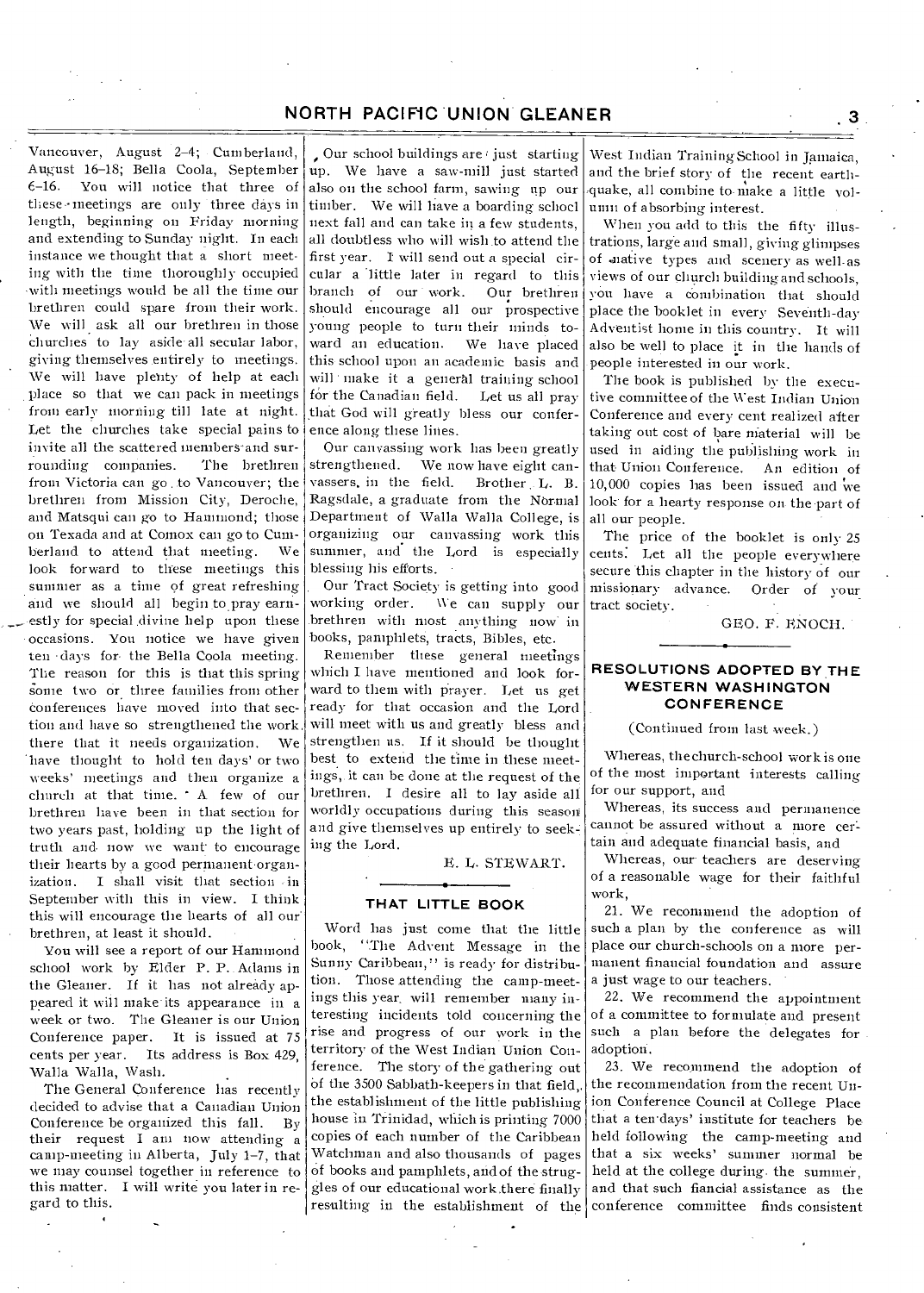be offered suitable persons whom they may select to attend these institutes.

Whereas, the canvassing work is one of the most effective ways for reaching the people with the message for this time,

24. We recommend, that our conference laborers and church officers co-operate with the canvassing director of the conference in searching out strong young men and.• women, encouraging them to enter the ranks of those who are giving themselves to the work of selling our truth-filled books from door to door.

• Whereas, there are many aged people among us who are in possession of property which they desire to secure to the cause after their decease,

25. We recommend, that such persons be instructed as to the best manner to meet the requirements of the law and secure such property to the cause.

Whereas, the Lord has said that in the last days many would depart froin the faith held by this people and at the presenttime a war is being waged against the Spirit of Prophecy and our system of organization, and there is also a vigorous attack made upon the present administration of our work, therefore

26. Resolved, that the Western Washington Conference does hereby declare its absolute confidence in the Spirit of Prophecy and our system of organization and its present administration.

Whereas there remains no necessity for an incorporation of the medical work separate from the Conference Association, therefore

27. Resolved, that steps • be taken to disincorporate the Western Washington Medical Missionary Benevolent Association.

28. Resolve, that this conference vote its appreciation and extend a vote of thanks to the railroad companies for the courtesies extended toward us in the reduction of fare to those coming to this meeting over their lines; and that we extend out thanks to the town of Kent for the favor shown by it.

Whereas, the Spirit of Prophecy has recently spoken with reference to the responsibility and duty of conferences toward our consecrated nurses, therefore

29. Resolved, that we heed this counsel from God, and in harmony therewith, we recommend that a careful selection of nurses be made by the conference committee and associated with ministers and other evangelical workers in the field.

30. We recommend for the strength of our work that our conference committee be increased in number from five to seven, and that the constitution be amended in respect to the executive committee as to harmonize with this change.

31 We recommend what is known as the scholarship plan in the' Western Washington Conference. Where a student 'sells an aggregate of \$180.00 worth of our subscription books, a scholarship he given in either of our Intermediate schools; and inasmuch as 50 per: cent is less than"the regular year's' cost to a student, we recommend that half of this difference be met by the conference to be paid from the students' Educational fund.

Whereas, the Lord has blessed us with an abundance of tithe, and.

. Whereas, there is now on hand a surplus of about \$4500, therefore

32. Resolved, that we give \$2000 of this surplus 'to the General Conference and an additional \$200 to the British Columbia Conference.

Whereas, there is yet standing a net indetedness of about \$1500 on the Intermediate school account, and

Whereas it is very evident that another building is needed at the Meadow Glade School which would involve an expenditure of about \$3000, therefore

33. We recommend, that a strong effort be made at this meeting to raise by cash and pledges as large a portion of this amount required to cover the • present standing debt and the additional investment as possible, and that the conference committe be authorized to take a loan of an amount equivalent to the balance and invest the same in the needed additional building and its furnishing.

Whereas, our good church paper, the Review and Herald contains interesting and encouraging reports from week to week of progress of the work in all part of the great harvest field, and

Whereas, it is noticeable that all regular subscribers of the Review and Herald are wide awake to the needs of the cause of Present Truth and as a rule -are faithful in all spiritual duties and in the payment of tithes and offerings, therefore

34. Resolved, that we put forth earnest effort to put the Review and Herald in every Sabbath-keeping home.

35. Resolved, that the Review and Herald be furnished free to every canvasser in the Western Washington Conference so long as they remain in the field be settled with individually.

•

and report regularly their work to the State canvassing agent.

Whereas, the -North Pacific Union Gleaner has been established as the official organ of the North Pacific Union Conference to serve as a medium of communication between the officials and laborers of the North Pacific Union Conference or between local conference officials and its laborers, and

Whereas, the laborers in all departments get encouragement and help by reading the reports from the laborers from week to week from various parts of the field, therefore

36. Resolved, that we put forth greater effort to get our conference laborers to report interesting experience in connection with the work and that we do all in our power to encourage our people to subscribe.

Whereas, the Christian Endeavor organization is exerting a great iufluene in the interest of religious legislation, and whereas, this association is to hold its International Convention in Seattle, Washington, July  $10 - 15$ , 1907, therefore

37. Resolved, that the Western Washington Conference take steps to do what it consistently can to supply the delegates and visitors at the convention with a special Christian Endeavor number of "Liberty" and also with other literature.

Whereas, F. M. Burg, J. A. Holbrook. H. C. J. Wollekar, R. T. Cornell, and W. W. Sharp, did on the fifth day of June A. D., 1906, make and execute as the trustees of the Western Washington Conference Association of Seventh-day Adventists, Supplemental Articles of Incorporation of the said Western Washington Conference Association of Seventh-day Adventists, and caused the same to be recorded in the office of the Secretary of the State of Washington and to be filed with the County Auditor of the County of King in said State; now therefore be it

38. Resolved, that we, the delegates from the several churches of the Seventhday Adventists, within the territory set forth in article 111 of said Supplement Articles, do hereby ratify and in all things confirm the said action of the said trustees

39. We recommend, that resolutions 17 and 18, passed May 18, 1906, relative to auditing the accounts of minister's wives who are laboring in the conference, be repealed and that each laborer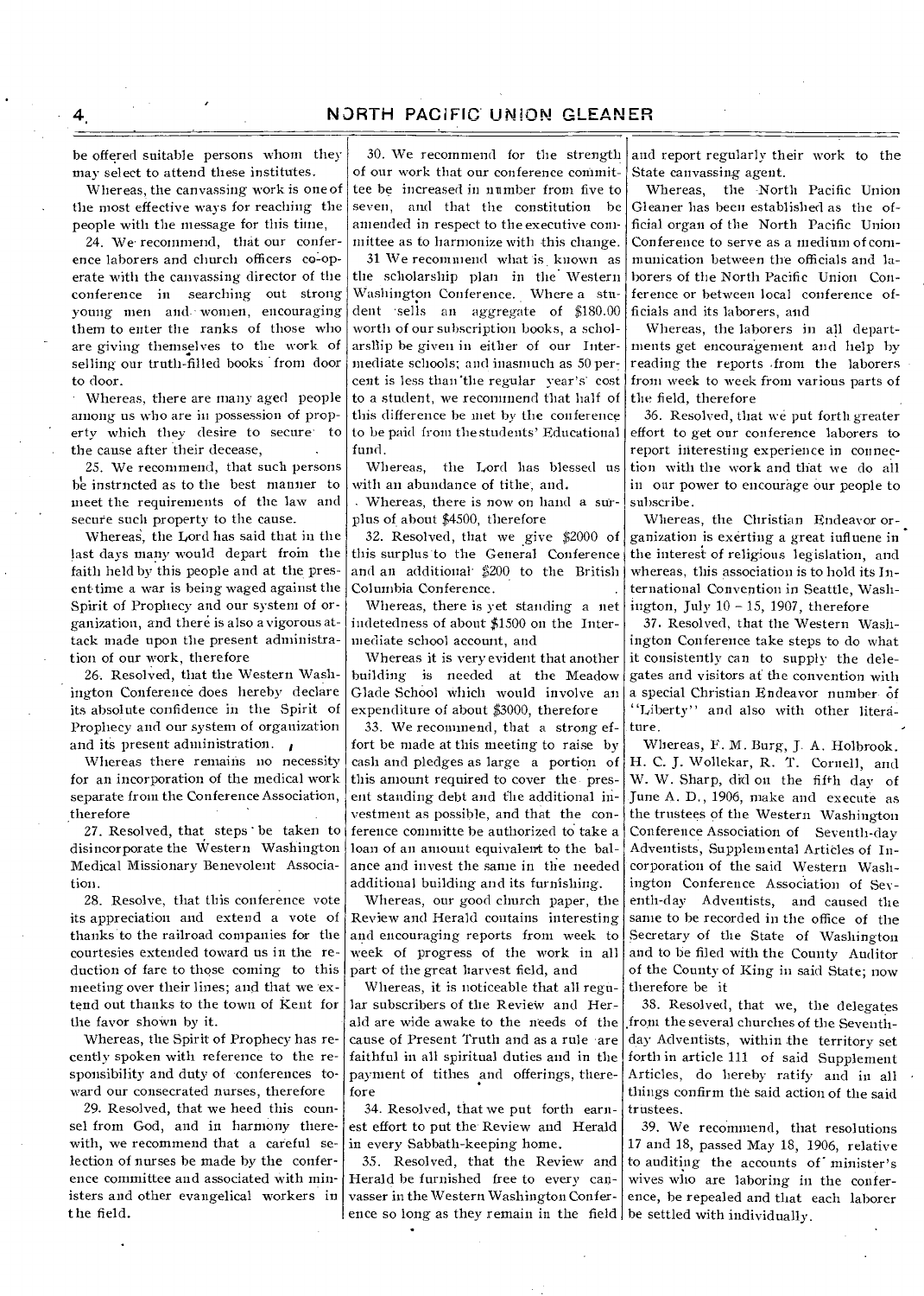Whereas, it seems evident that our church-schools should be placed upon a more substantial financial basis, and

Whereas, the systematic plan of giving is founded upon Bible principles, therefore

40. We recommend, that our people in. this conference be asked to pay into. a conference fund a sum equal to onethird their tithe, this fund to be apportioned according to the expense of sustaining the teachers in the different church-schools.

In view of the fact, that the liquor traffic with its baleful consequences of vice and human suffering is one of the most potent and hitter enemies of Christ, his church, and the salvation of mankind generally, and

Whereas, there has seemed to be a tendency among our people in some communities to occupy an attitude of indifference and consequent inaction to this important issue, therefore

41. We earnestly recommend a return to our old time enthusiasm and that our young people organize their forces in active service against this social evil.

We further recommend, that the present beautiful number of the Youths Instructor be used in this campaign.

42. We recommend, that the leaders of our churches proceed to raise a suni equal to two and one-half times their membership and suggest that they bring before the church a sectional diagram, each section representing a member's pertion of the value of \$2.50 and ask that each section be taken. (For raising our portion of the \$150,000.)

# **UPPER COLUMBIA SPOKANE**

June 26, in company with Brother Schnepper who was on his way to Quincy, Wash., we boarded the 9:30 p. m. train, via Wallula, for Spokane. At 8:30 the next morning at Elberton our train collided with the down train for Pendleton. The latter train was on the siding waiting for the through train to Spokane to pass. As it neared the switch the brakeman from the waiting train, ran down and opened the switch (instead of leaving it closed)'and signaled, clear track. Providentially the engineer had slowed down his train to about 18 miles' an hour; when he saw the situation he shut off steam, applied the air-brakes and jumped from the engine. In jumping his ankle was broken. No others sus-

tained any very serious injuries, only bruised faces, heads, etc. The two engines were badly disabled, nearly all the seats in the sleepers were torn from their moorings, and in the diner the people were all upset and the dishes demol-

ished. Brother Schnepper was entirely unhurt. At the time of the crash I was standing and the collision threw me against the side of the car, only slightly bruising my head and one arm. I need not say that we felt very grateful to our heavenly Father for his preserving care.

We spent Sabbath, June 29, with the church at Spokane. The goodness of God was with his people on this quarterly meeting occasion. It was the day of the mid-summer offering and about \$50 'was raised. On Sunday in company with 'Brethren Rider and Watts we visited some of the suburbs to locate the tent for the summer. Elder L. H. Ells and Brother C. J. Rider will conduct the meetings.

#### **FARMINGTON**

The funeral of Sister Margaret Hackett, aged 77 years and 6 months, was held here July 2, in our church. She died of the home of her daughter, Sister Abbie Tyfle. She was a faithful servant of the Lord, and rests from her labors. Brother T. G. Johnson joined me here and we next visited

#### **MOSCOW, IDAHO**

and vicinity, holding several meetings. Sabbath, July 6, brethren from Troy, Genesee, Pullman and Viola gathered here for quarterly meeting. It was truly a day of rejoicing to all. Eleven gave their hearts to God and decided to follow their Lord in baptism. Sunday three were baptized at

#### **GENESEE**

and united with the church. The others are to be baptized (D.V.) the first Sabbath in August, when we will again assemble at Moscow. Elder W. B. White will meet with us at that time. An invitation is extended to all who can to' meet with us.

G. E. LANGDON.

#### **NOTES FROM THE CANVASSING FIELD**

Reports from our canvassers are now coming in, and while some express themselves as feeling that their report is small, yet it shows activity and interest in this branch of the Lord's work. Reports from Miss Rosa Herr and Miss Daisy Coons who are canvassing in La

Grande were delayed in reaching the Gleaner by being sent to Brother Johnson and thence to the office here.

Miss Herr says in her letter of June 28th. "I think that Miss Ferren and I canvassed this territory too thoroughly for Heralds to do much with a book like Great Contrcversy this year. I keep hoping every day to do better. Those who read my book last year say it was splendid. There are many things that help to keep up one's courage: Last week I canvassed a lady who said when I came to the chapter on the origin of evil, 'I just want to know about that. How much is your book?' I told her, and she took one before I had gone any farther."

Miss Daisy Coons, who is handling Home and Health speaks very encouragingly of the work, although several other agents have just preceded her with books similar to hers. She says, "I am of good courage and know that the Lord blesses those who try."

Brother Fred W. Temple who has been working in.and around Idaho Falls has been quite ill, and unable to follow his book work, having his hand poisoned in some way. He was obliged to lie inbed under the care of a physician: He says, "Thanks be to God that saw fit to spare my life once more. I now feel more determined than ever to press into the work for him. My hand is doing fine. . . . I intend to start to work with the big book Monday morning."

Brother Byron Meeker, who is now located at Spokane, speaks very encouragingly of the interest he has in the work, and of others becoming interested also. In a letter dated July 5th he says, '`The good work is going in different places, and this makes one feel like lifting, and putting Ins shoulder to the wheel.' One dear young brother has decided to quit a good job and take up the work. Two ladies have decided to take up work what time they can spare."'

#### **ANNUAL MEETING NOTICE**

The annual meeting of the stockholders of the Portland Sanitarium and Benevolent Association, for the purpose of electing a board of directors and transacting any other business that may come before the meeting, will be held at Portland Sanitarium, Mt. Tabor, Oregon, on Thursday, July 25, 1907, at 12 o'clock.

> J. E. FROOM, President. R. ROSE, Secretary.